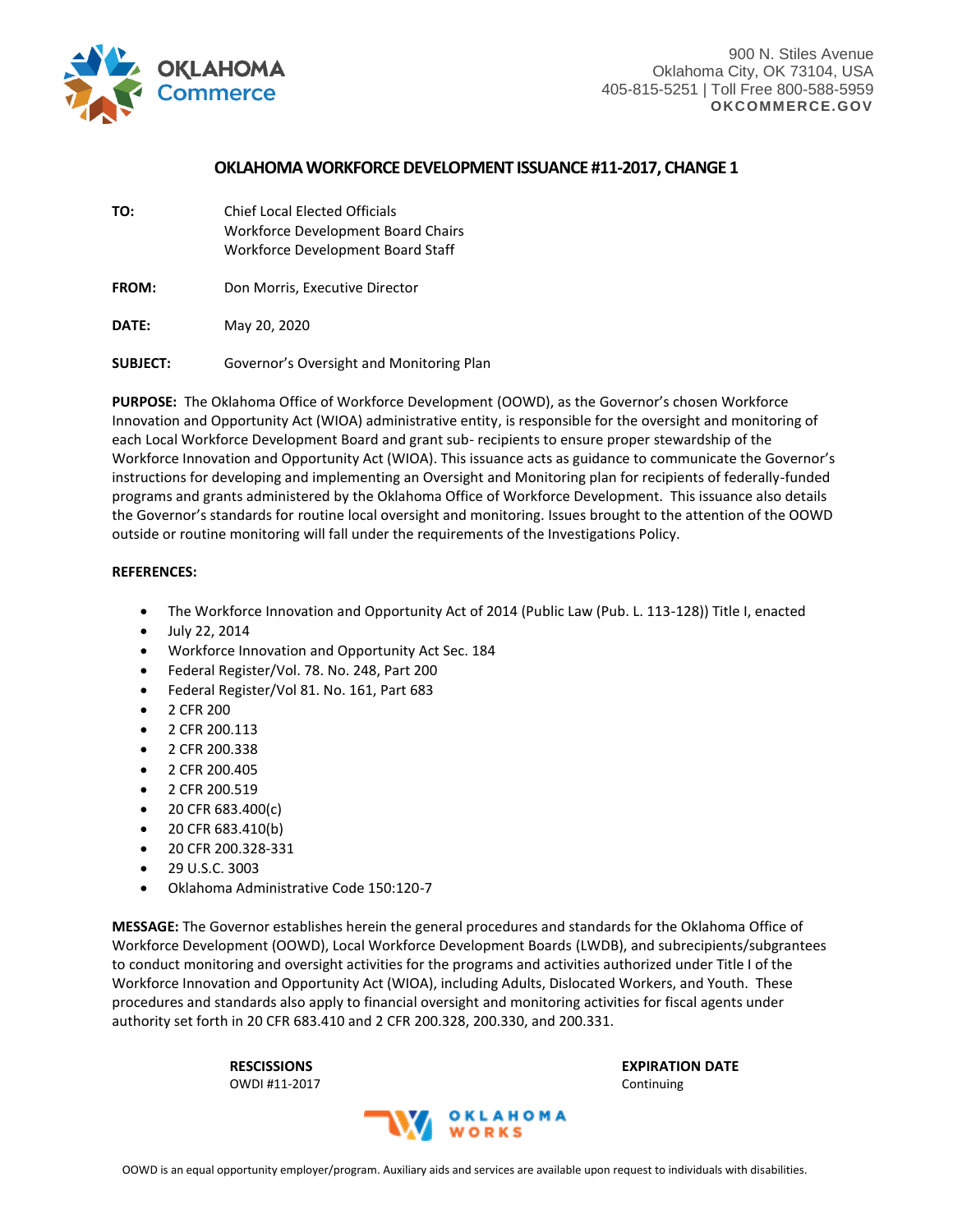**INSTRUCTIONS:** Pursuant to WIOA, the Governor of Oklahoma is responsible for the development of the State monitoring system. As a component of that system, the Governor has assigned OOWD oversight and monitoring responsibilities for workforce-related grants, programs, and activities established and funded by the U.S. Department of Labor (DOL) and administered by the State. Applicable programs, activities and governing regulations include:

- Programs authorized under Title I of WIOA, serving:
	- o Adults;
	- o Dislocated workers; and
	- o Youth.

The above regulations summarize the roles of each administrative level to ensure a comprehensive monitoring and oversight system.

In addition to routine annual monitoring duties, the OOWD also has oversight and monitoring responsibilities for investigations, including matters that arise through discoveries or other notifications.

## **GOVERNOR' S OVERSIGHT AND MONITORING PLAN**

## **I. AUTHORITY**

Pursuant to WIOA (20 CFR 683.400) (c) (2)), the Governor of the State of Oklahoma is responsible for developing a State Monitoring Plan requiring each local area to be monitored at least once a year. The plan must also require the collection and review of sufficient information to enable the Governor to determine whether LWDBs and subrecipients/subgrantees (e.g., fiscal agents and service providers) have demonstrated substantial compliance with WIOA requirements. This plan will enable the Governor to ensure the State Monitoring system meets the requirements of 20 CFR 683.410(b)(2). LWDBs are also responsible for conducting oversight and monitoring of the Oklahoma Works (One-Stop) system and employment and training activities under Title I of WIOA. Similarly, at 20  $CFR 683.400(c)(1)$ , fiscal agents are required to continuously monitor grant-supported activities in accordance with the uniform administrative requirements found at 2 CFR 200.328, 200.330 and 200.331, including the applicable cost principles indicated at 2 CFR 200.405, for all entities receiving WIOA Title I funds.

# **II. THE GOVERNOR' S STATE OVERSIGHT AND MONITORING PLAN**

A. Introduction

Oklahoma's approach to Program and Fiscal monitoring of each local area utilizes a combination of on-site and desktop monitoring, as well as, investigative monitoring if deemed necessary to determine compliance, as prescribed in Section 183 of WIOA.

The State must conduct an annual fiscal on-site monitoring review of each local area's compliance with 2 CFR part 200, as required by sec. 184 (a) (4) of WIOA. Prior to the onsite monitoring review, specific information will be requested from the local area which will be reviewed virtually prior to the on-site review.

Oklahoma Office of Workforce Development (OOWD) will utilize, at a minimum, the following methods to conduct monitoring oversight of Local Workforce Development Boards and sub-recipients:

- Random sampling
- Risk assessments
- Desk reviews
- On-site visits
- Data validation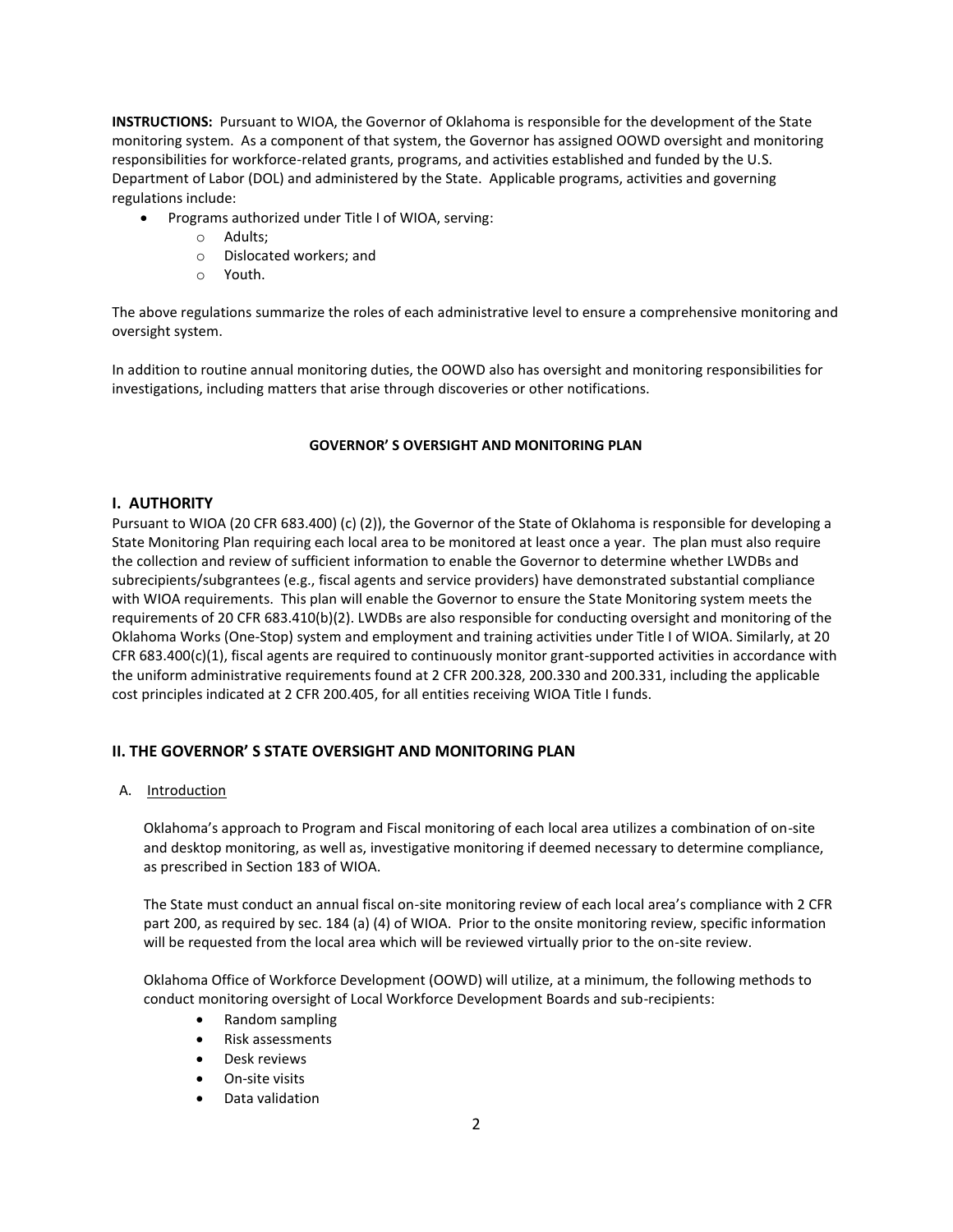OOWD is not restricted to using only the aforementioned methods, and may incorporate other methods as determined necessary.

With the implementation of a Virtual Case Management System, Oklahoma has established a more strategic role for programmatic and performance monitoring, allowing for the virtual (desktop) monitoring of participant files, uploaded supporting documents, policies and program notes. On-site monitoring will still be conducted at the discretion of the Oklahoma Office of Workforce Development (OOWD) and as the need is indicated by Local Areas, allowing for collaboration between the OOWD and the Local Areas.

The Governor must be able to demonstrate, through a plan or otherwise, that the State monitoring system meets the following requirements:

- a. Provides for annual on-site monitoring reviews of local areas' compliance with DOL uniform administrative requirements;
- b. Ensures that established policies to achieve program performance and outcomes meet the objectives of WIOA and the WIOA regulations including policies relating to the provision of integrated services delivery by Oklahoma Works (One-Stop) Centers, eligible providers of training services, and eligible providers of youth activities;
- c. Enables the Governor to determine if subrecipients/subgrantees and contractors have demonstrated substantial compliance with WIOA requirements;
- d. Enables the Governor to determine whether a local plan will be disapproved for failure to make acceptable progress in addressing deficiencies as required in sec.108 (e) of WIOA; and
- e. Enables the Governor to ensure compliance with WIOA nondiscrimination, disability, and equal opportunity requirements of sec. 188 of WIOA, including the Assistive Technology Act of 1998 (29 U.S.C. 3003).

The State must conduct an annual on-site fiscal monitoring review of each local area's compliance with 2 CFR 200, as required by sec. 184 (a)(4) of WIOA.

LWDBs, as sub-grantees of WIOA funding, are subject to desktop evaluation, on-site evaluation, or a combination of these two processes for programmatic, fiscal, and performance monitoring. Additional reviews may be warranted based on evaluations of risk of noncompliance.

The Governor must require that prompt corrective action be taken if any substantial violation of standards identified in 20 CFR 683.410 (b)(2) or (3) is found. The Governor must impose sanctions provided in secs. 184 (b)-(c) of WIOA in the event of a subrecipient's failure to take required corrective action under 20 CFR 683.410 (b)(4). The Governor may issue additional requirements and instructions on monitoring activities to local areas. Pursuant to Oklahoma Administrative Code 150:120-7-3, the OOWD Executive Director or his/her designee is responsible for these duties, including resolution of findings and notice of impending sanction(s).

The Governor must certify to the Secretary of the U.S. Department of Labor every two years that:

- a. The State has implemented 2 CFR 200;
- b. The State has monitored local areas to ensure compliance with 2 CFR 200, including annual certifications and disclosures as outlined in 2 CFR 200.113, Mandatory Disclosures. Failure to do so may result in remedies described under 2 CFR 200.338, including suspension and debarment; and
- c. The State has taken appropriate corrective action to secure such compliance.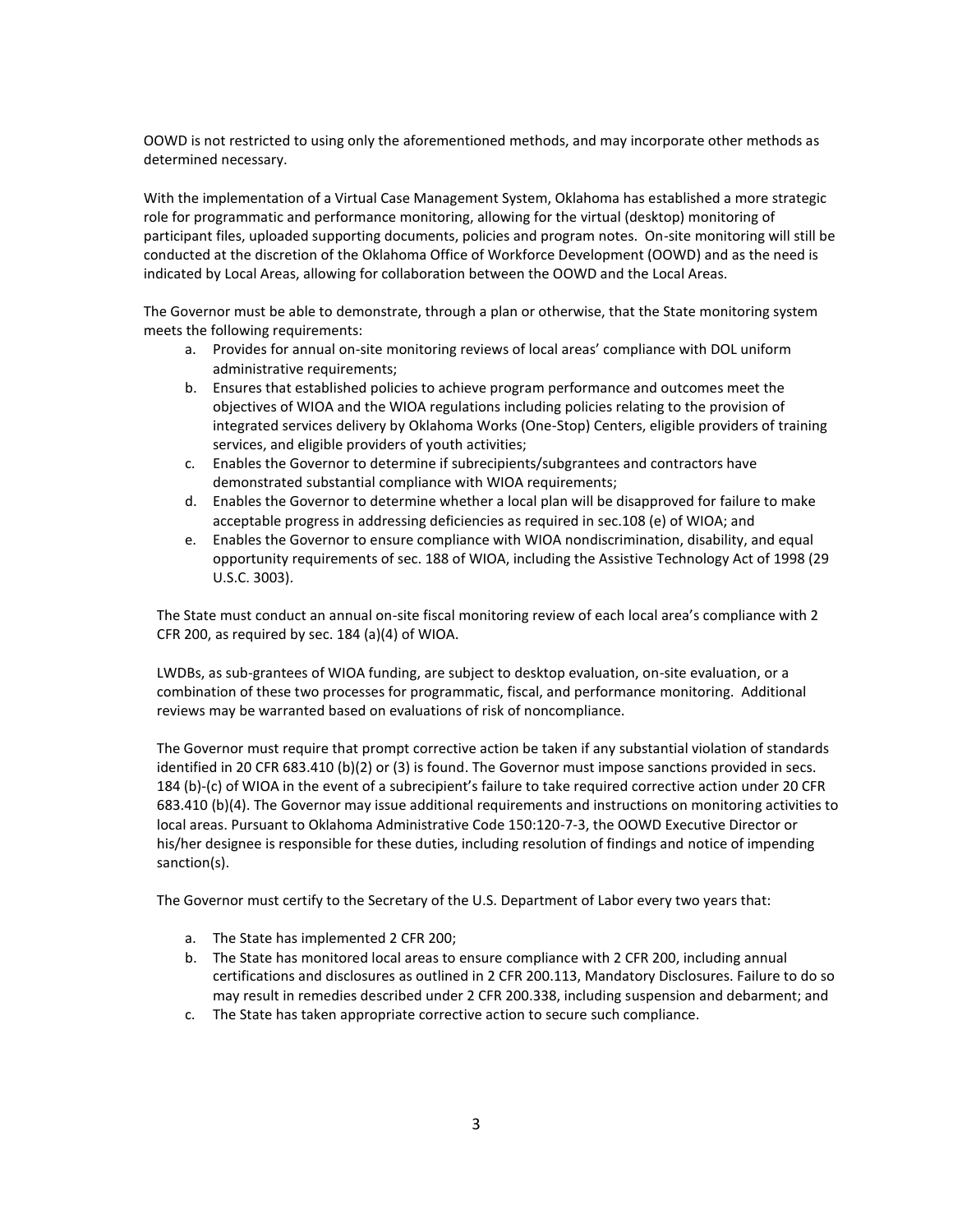### B. Purpose

The primary purpose of the Governor's directed oversight and monitoring activities is to ensure that local area boards and fiscal agents operate programs and provide integrated service delivery efficiently and effectively in compliance with all applicable laws, regulations, uniform administrative requirements, and State and locally-established policies.

### C. Process/Methodology

Oversight and monitoring will focus on local areas' systems to ensure acceptable standards for fiscal accountability, program administration, procurement, and integrated services delivery are established and in practice. Oversight and monitoring will be conducted year-round to ensure compliance with applicable uniform administrative requirements; to identify system strengths, weaknesses, required corrective actions, and trends requiring State action, and to gather and share best practices throughout the State's workforce community.

## **III. STATE ORGANIZATION, OVERSIGHT AND MONITORING RESPONSIBILITIES**

## A. Introduction/Staffing

OOWD, as the Governor-assigned administrative entity for the Workforce Innovation and Opportunity Act, has the responsibility for oversight and monitoring of programs, and the Oklahoma Works (One-Stop) Delivery Systems.

Local areas shall provide OOWD with up-to-date copies of all local areas' plans, contracts, and memorandums of understanding, grants, sub-grants, reports, records, and files applicable to programs administered by OOWD. At the beginning of each program year, local areas shall review the above noted documents and ensure through written correspondence that OOWD possesses up-to-date copies.

Local areas will electronically forward to OOWD copies of new documents (e.g., contracts), documents identified by OOWD as missing from its files, and any revisions to documents OOWD has previously received.

Local areas shall provide OOWD with all pertinent work papers, documentation, case notes, correspondence, reports, etc. relating to the particular local area being monitored. Also, monitoring reports and resolutions generated by an OOWD subrecipient or LWDB must be submitted to OOWD at the time of issuance.

Local areas shall also place OOWD on routing lists to receive official copies of any regulations, issuances, changes to plans, contracts, memorandums of understanding, grants, subgrants, reports, and records, and correspondence pertinent to all programs administrated by OOWD. Copies of regulations, issuances, policies, procedures, reports, board minutes, and correspondence submitted by LWDBs, boards' staff, and fiscal agents to OOWD must be signed and/or accompanied by signed cover letters attesting to official board approval.

# B. Administrative Procedures of the Oklahoma Office of Workforce Development on the behalf of the Governor.

1. Overall Responsibilities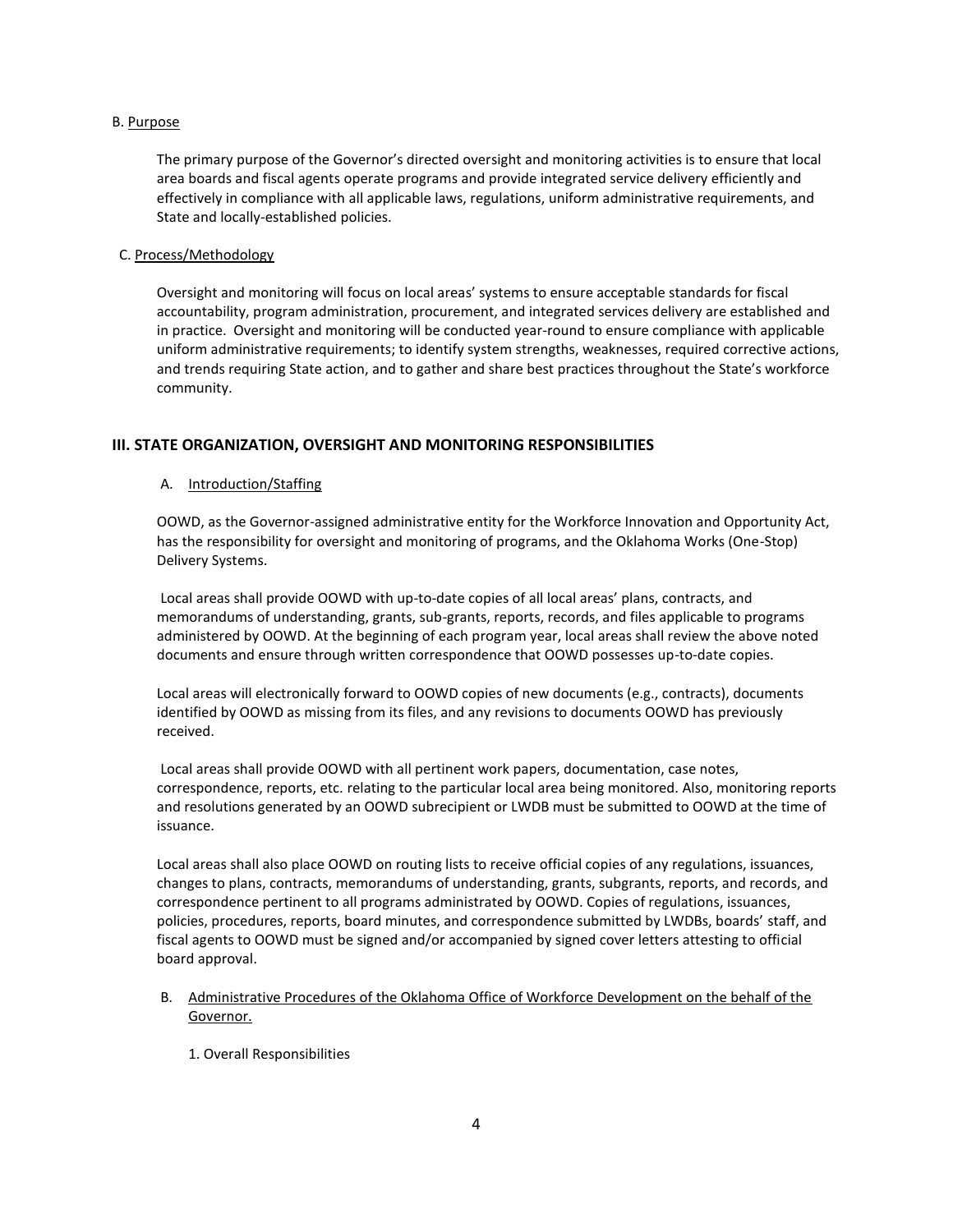The OOWD Policy and Program team will utilize their WIOA Monitoring Tool, a monitoring instrument, as the foundation for oversight/monitoring activities distributed toward the beginning of each program year, and will review locally-provided supporting source documentation to determine each compliance area.

The State must conduct an annual fiscal on-site monitoring review of each local area's compliance with 2 CFR part 200, as required by sec. 184 (a) (4) of WIOA. OOWD will prepare and distribute the monitoring instrument for information and self-assessment.

For on-site monitoring, OOWD will provide, by separate correspondence, instructions on required documents to be submitted to OOWD at least thirty (30) days prior to scheduled desk-reviews and on-site monitoring visits and a listing of documents which must be available to monitors. OOWD will identify a Comprehensive Oklahoma Works (One-Stop) Center in the workforce development area where the on-site system monitoring will be conducted, and will issue monitoring reminders to the LWDB Staff prior to scheduled on-site monitoring visits.

Program and financial monitoring of activities is performed through desk reviews and on-site visits. During and in advance of these visits, OOWD will request a sample of documentation for monitoring activities.

Specific areas of emphasis, which are contained within the OOWD's WIOA Monitoring Tool include, but are not limited to:

- a. System Administration and Effectiveness of Monitoring
	- 1. LWDB governance, bylaws, composition, minutes, re-certification, and oversight and monitoring responsibilities;
	- 2. Local agreements and contracts;
	- 3. Memorandums of Understanding (MOUs);
- b. Fiscal Compliance Oversight and Monitoring
	- 1. Fiscal agent operational policies and procedures;
	- 2. Accounting system, entries, and documentation;
	- 3. Procurement methods and documentation;
	- 4. Contracts verification (purchase, rent, leases);
	- 5. Internal controls;
	- 6. Personnel and payroll records;
- c. Program Administration and Effectiveness Monitoring
	- 1. Integrated delivery of Adult and Dislocated Worker services and Youth services funded by WIOA; and
	- 2. National Emergency Grants.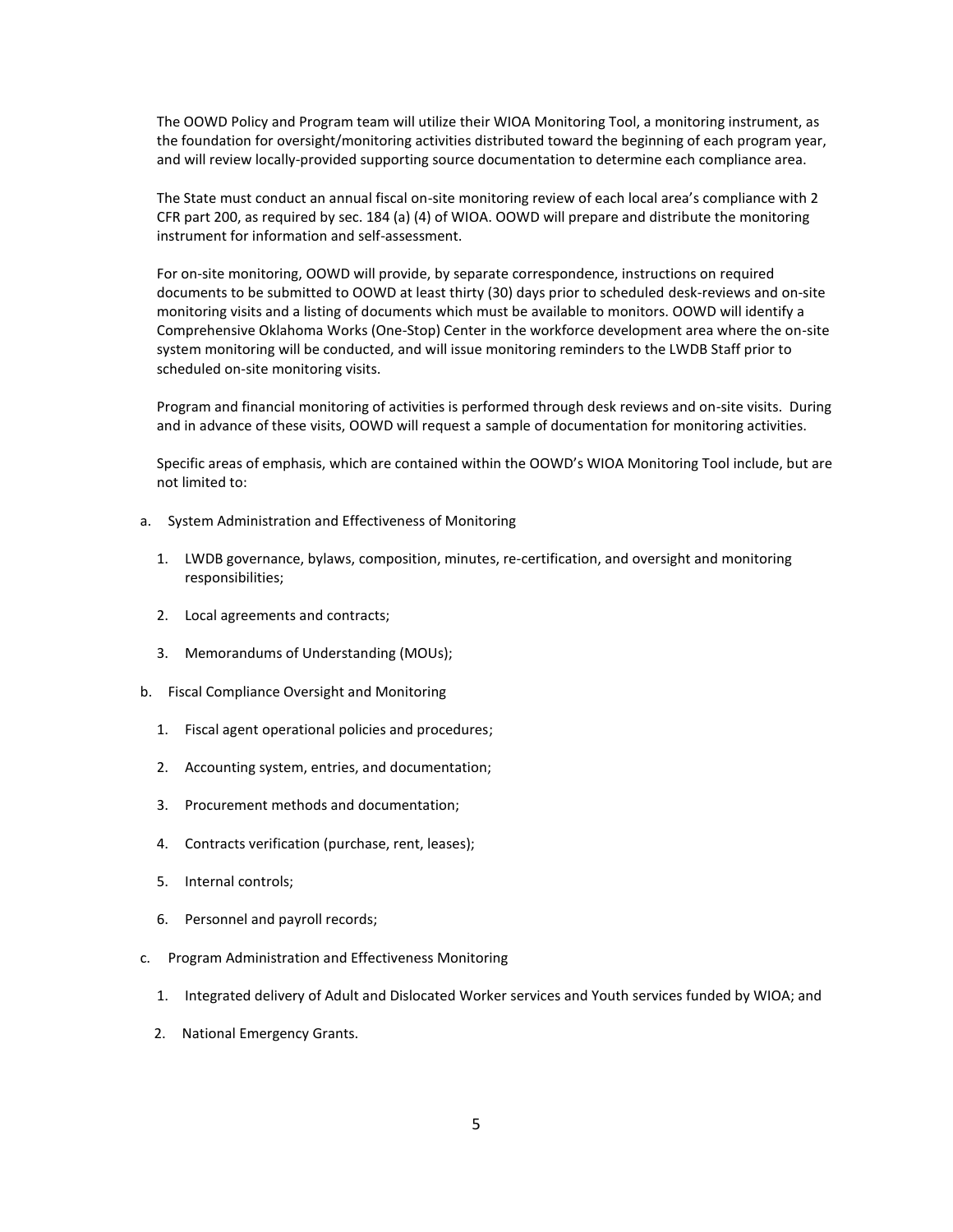### 2. Scheduling

OOWD will prepare and distribute annual monitoring schedules near the beginning of each program year, along with the OOWD's WIOA Monitoring Tool for information and self-assessment. Each program year, OOWD staff shall publish the annual monitoring schedule to include the date and time of the on-site monitoring visit and virtual monitoring for each area. This schedule is subject to change to accommodate requests from local areas as well as unanticipated situations affecting state staff.

### 3. Entrance/Exit Conferences

Prior to the start of each on-site monitoring review the OOWD policy and program team will hold an entrance conference call with the board staff, fiscal agent, and other interested parties to establish the purpose, parameters, and time frame of the visit. At that time, any relevant information will be discussed which may enhance the effectiveness of the review. Also, all previously requested documents must be available for distribution, including items to be retained by the monitoring team.

An exit conference call will be conducted after each OOWD monitoring review. The exit conference call will identify issues that may result in findings and/or questioned costs, and will be provided to the local area. Additional findings and/or questioned costs may arise after the on-site review and exit conference call are concluded.

## **Note: The goal is for OOWD and the Local Area to work together to resolve issues and for OOWD to provide technical assistance prior to the issuance of the Final Monitoring Report.**

#### 4. Reporting and Distribution

The Executive Director or his or her designee will electronically issue a report within a reasonable time frame following the monitoring review to the Chief Local Elected Official (CLEO), local area fiscal agent, LWDB, or OOWD's subrecipient/subgrantee after each monitoring review. If evidence of possible violations is discovered, they will be detailed in the report. The report shall be based, in part, on the requirements of WIOA, the regulations promulgated thereunder, administrative requirements, applicable cost principles, grant agreements, and state and local policies. The report will include a written summary identifying system strengths (for possible promotion as statewide best practices), weaknesses, noncompliance findings supported by citations and required corrective actions, and any findings common to preceding years' reviews which may suggest trends warranting additional local or state corrective measures.

#### 5. Monitoring Resolution

The OOWD Executive Director or his or her designee is responsible for monitoring resolution. Resolution of a monitoring finding is required when there are disallowed/questioned costs, administrative findings, or deficiencies.

The CLEO, local area fiscal agent, LWDB, or subrecipient/subgrantee has thirty (30) days from the date of the monitoring report to submit a single coordinated area response to designated portions of the monitoring report to the OOWD Executive Director or his or her designee. The response must be submitted electronically using the report template provided by OOWD, and must contain all additional information, documents, or opinions the CLEO, local area fiscal agent, LWDB, or OOWD's subrecipient/subgrantee want to have considered in the final determination. Electronic copies of supporting documents submitted as exhibits in support of responses to the monitoring report findings are required. Documents submitted as exhibits must be organized and referenced so as to facilitate easy identification and analysis by OOWD staff.

An entity submitting a response to the monitoring report may request in writing a review of new documentation within an additional thirty (30) day time period. The OOWD Executive Director or his or her designee will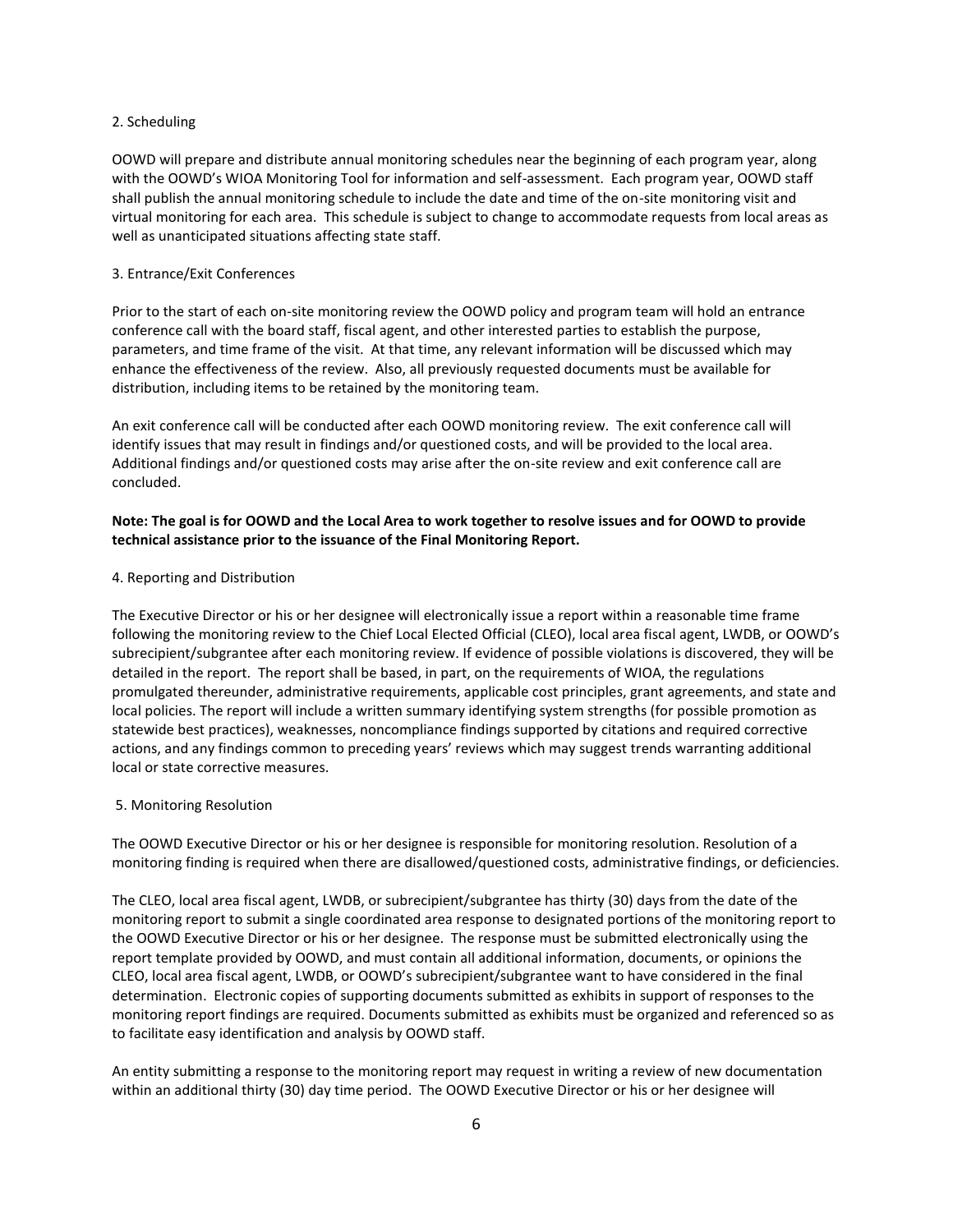determine if new information provided warrants additional time and will advise the entity in writing of his or her decision within a reasonable timeframe. The OOWD Executive Director or his or her designee may request additional information from the entity submitting a response if clarification is needed.

The OOWD Executive Director or his or her designee may schedule an informal resolution conference in order to discuss the findings in the monitoring report. The CLEO, local area fiscal agent, LWDB, or subrecipient/subgrantee may also request an informal resolution conference. The request for the informal resolution conference should be submitted to the OOWD Executive Director or designee prior to the first thirty (30) day deadline.

All monitoring findings shall be resolved within six (6) months after the initial monitoring report is issued.

The OOWD Executive Director or his or her designee will maintain a monitoring resolution file documenting the disposition of reported questioned costs and corrective actions taken for all findings.

## 6. Final Monitoring Determination

After follow-up procedures are completed, if the subrecipient is found in non-compliance, the OOWD Executive Director or his or her designee will send a notice letter of impending sanctions. The notice will indicate the violation, the corrective action to be taken, the impending sanction, and the process by which the subrecipient may appeal the sanction.

The OOWD Executive Director or his or her designee shall issue a final determination which will include any issues remaining unresolved from the monitoring report within sixty (60) days from the date the response to the monitoring report is received. This time may be extended an additional thirty (30) days if an information resolution conference is requested. If all issues have not been resolved, the final determination shall be sent to the local area by electronically. A final determination will:

- a. Enumerate the efforts that were made to resolve the issues identified in the monitoring report.
- b. List issues upon which the parties do not agree.
- c. List any changes to the factual findings and conclusions set forth in the monitoring report.
- d. Establish a debt, if appropriate.
- e. Require corrective action, when needed.
- f. Determine liability, method of restitution of funds, and sanctions.
- g. Advise recipient of appeal rights, if applicable.

7. Issues of Non-compliance and State Corrective Action

If the State determines that the local area is not in compliance with the appropriate uniform administrative requirements or is not responsive to monitoring findings, the State will:

- a. Require corrective action to secure prompt compliance with the requirements;
- b. Cease the disallowed activity;
- c. Reclassify the cost to allowable categories, if feasible;
- d. Pay back drawn funds to the State immediately upon determination that the costs are disallowed and reclassification is not an option;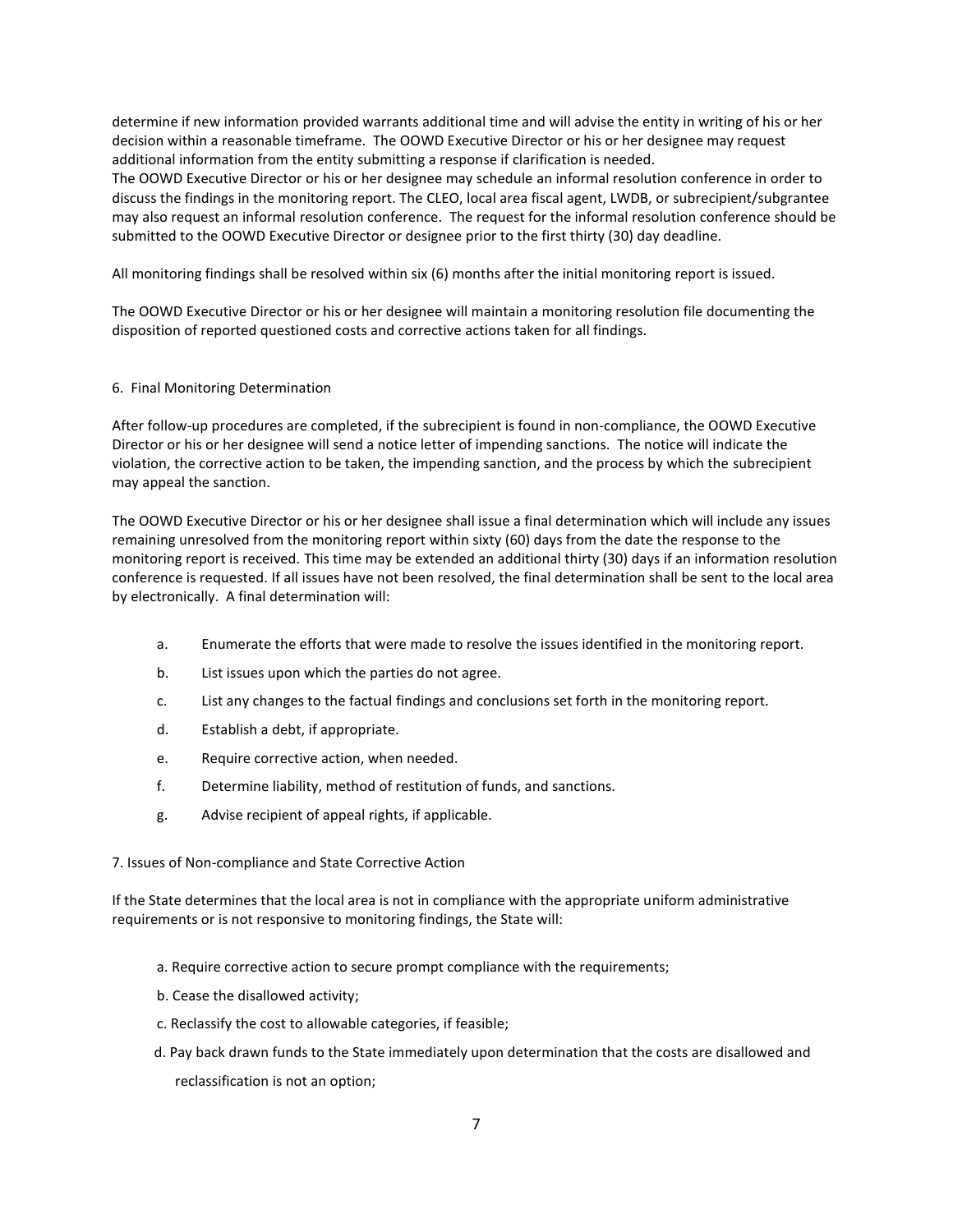- e. Impose special conditions or restrictions; and
- f. Identify the local area as "high risk" pursuant to 2CFR 200 Section 200.519.

If the OOWD Executive Director determines that a local area is not in compliance with the appropriate uniform administrative requirements or is not responsive to monitoring findings, sanctions may be imposed up to and including identifying the local area as "high risk" pursuant to 2 CFR 200.519. If this determination is made, the OOWD may impose special conditions or restrictions in an attempt to correct these non-compliance issues.

In accordance to WIOA Sec. 184, the OOWD under the authority of the Governor, can issue a notice to revoke approval of all or part of the local plan affected, or impose a reorganization plan, which may include:

- a. Decertifying the LWDB involved;
- b. Prohibiting the use of eligible providers;
- c. Selecting an alternative entity to administer the program for the local area involved;
- d. Merging the local area into one or more other local areas;

e. Making such other changes as the Secretary or Governor determines necessary to secure compliance with the provision.

## 8. Appeal and Hearing Procedures

If the subrecipient is not satisfied with the determination(s) issued in the final determination, it has fifteen (15) days from the date of the final determination to request an appeal or within two (2) business days from the close of the informal resolution conference. Upon receipt of the request for a State hearing, the OOWD Executive Director or designee shall review the appeal and provide an opportunity for a hearing within thirty (30) days from the receipt of the appeal, unless the parties and the Executive Director agree to waive this requirement in order to allow additional time to resolve the matter. The Executive Director, or designee, can unilaterally waive the hearing requirement when the severity of the violation warrants immediate action. The Executive Director or designee will issue a decision within thirty (30) days from the date the hearing record is closed. The decision of the Executive Director will be final and binding.

At the hearing, the subrecipient bears the burden of proof to show the subrecipient acted in compliance with the statutes, regulations, state policies, uniform administrative requirements, and OMB Circulars that govern these funds and programs.

Determinations related to disallowed costs are not appealable. Pursuant to the WIOA Act, appeals may be made to the U.S. Department of Labor if the final determination imposes sanctions that include:

- a. Decertifying the LWDB involved;
- b. Prohibiting the use of eligible providers;
- c. Selecting an alternative entity to administer the program for the local area involved;
- d. Merging the local area into one or more other local areas; and/or
- e. Making such other changes as the Governor determines necessary to secure compliance with WIOA provisions.

Any fee charged to the subrecipient for assistance in resolving determinations or to prepare and present an appeal to the Executive Director or U.S. Department of Labor cannot be charged to grant or contract funds received from OOWD. This includes fees charged by an accountant, expert witness, attorney, or other representative.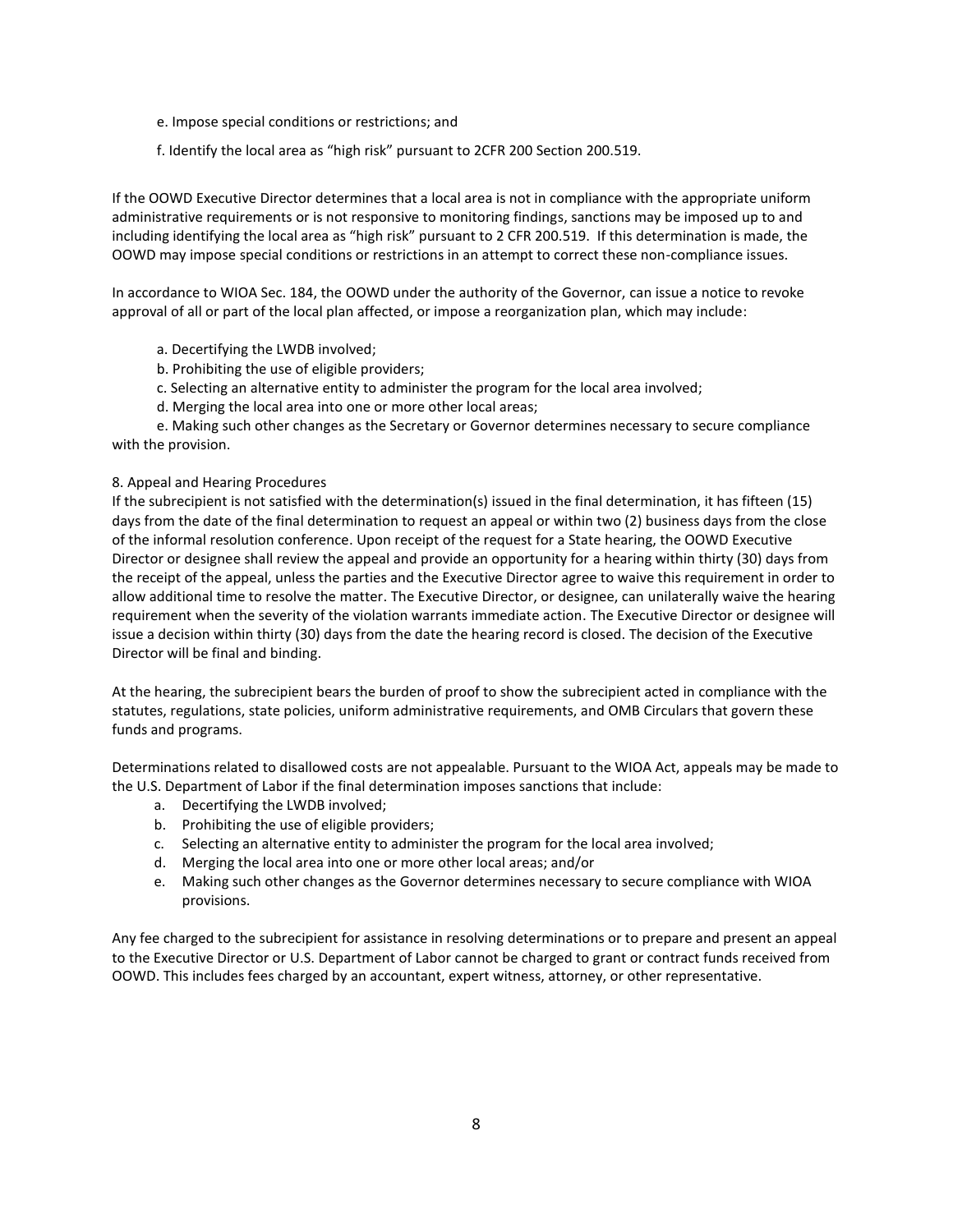## 9. Technical Assistance

The OOWD will provide formal and informal training and technical assistance as necessary and appropriate. Technical assistance will be conducted virtually via telephone, electronic means, or on-site both regionally and locally.

10. Common Terms and Definitions contained within a Monitoring Report

**Observation:** At the time of examination, the OOWD Policy and Program team may indicate key actions, processes, or items noticed or sampled. Observations are practices or processes that are particularly effective or efficient and/or may be replicated. Or, these observations are practices or processes that are not effective or efficient and should be re-evaluated. These observations may also include questionable operational or business practices that must be noted for documentation purposes.

**Area of Concern:** At the time of examination, areas of concern are questionable indicators that have not been met or are potentially problematic processes that without notation or action may result in a finding at a later point. Areas of concern are primarily for technical assistance purposes to prevent violations of:

- a. Federal Law;
- b. Federal Regulations;
- c. Grant agreement;
- d. Contract agreement;
- e. Formal state policy.

**Questioned Costs:** At the time of examination, questioned costs are identified costs that are not supported by adequate documentation, or are identified costs incurred that appear unreasonable. Questioned costs are those that do not reflect the actions a prudent person would take in the circumstances.

**Disallowed Costs:** Charges to an award that are determined to be a finding, and unallowable, in accordance with the applicable Federal cost principles or other terms and conditions contained in the award.

# **Administrative Finding** – Any violation of:

- a. Federal Law;
- b. Federal Regulations;
- c. Grant agreement;
- d. Contract agreement;
- e. Formal state policy.

All finalized monitoring reports, including corrective action correspondence, will be maintained in a centralized location accessible and available to all in-house staff, DOL representatives, auditors, and other authorized individuals.

**Note: OOWD's fiscal, programmatic, and performance monitoring reviews a sample of activities for the programs authorized under Title I of WIOA including Adults, Dislocated Workers, and Youth. The absence of findings within the monitoring report only indicates a lack of finding in the sample; it does not indicate the absence of findings in activities that were not sampled.** 

# **IV. LOCAL OVERSIGHT AND MONITORING RESPONSIBILITIES**

A. Authority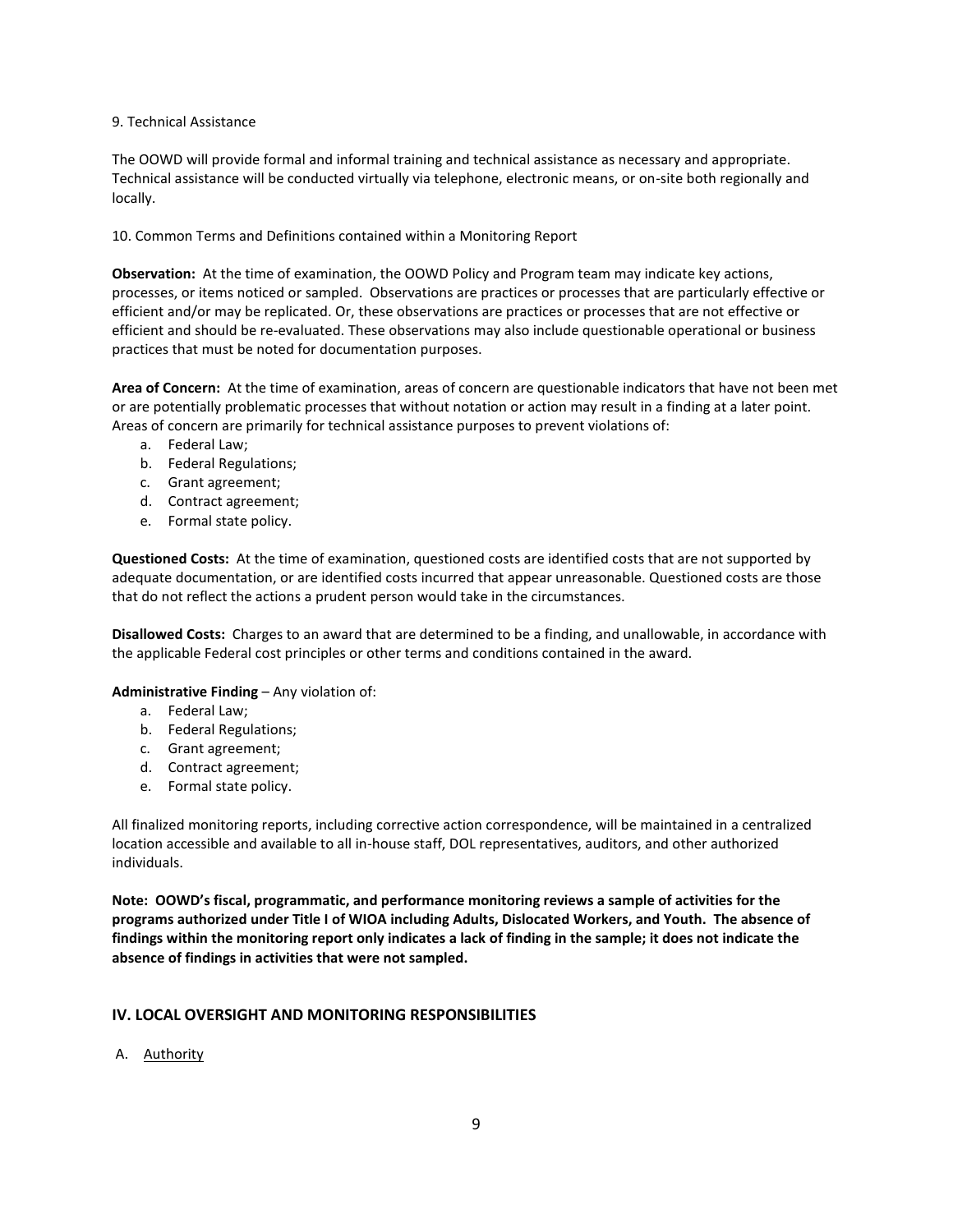Within each local workforce development area, the LWDB, and the CLEO-designated fiscal agent have local oversight and monitoring responsibilities for programs funded through OOWD. The LWDB is responsible for monitoring all DOL-funded programs and the Oklahoma Works (One-Stop) System to ensure compliance with federal, state, and local policies, plans, and procedures. The LWDB and fiscal agent are responsible for overseeing and monitoring their WIOA and other federal grant-funded activities and those of their subrecipients in order to: (1) Determine that expenditures have been made against the cost categories and within the cost limitations specified in the Act and the regulations in this part; (2) Determine whether or not there is compliance with other provisions of the Act and the WIOA regulations and other applicable laws, regulations, and contracts; and (3) Provide technical assistance as necessary and appropriate.

### B. Administrative Responsibilities

- 1. LWDBs and fiscal agents will:
	- a. Ensure monitoring of service providers on an annual basis and at least sixty (60) days prior to expiration of the service provider or subrecipients's contract with its subrecipient, and submit monitoring reports and resolutions to the OOWD Policy and Program team when they are issued.
	- b. Provide to the OOWD Policy and Program team all requested documents at least thirty (30) days prior to the scheduled monitoring date.
	- c. Have documents previously identified by the OOWD as required for on-site review available in an organized, orderly manner to facilitate expedient examination by monitors.
	- d. Ensure appropriate staff is available at the on-site location on the monitoring date(s) to assist the OOWD Policy and Program team.
- 2. Pursuant to the following minimum standards established by the Governor, each LWDB shall ensure all service providers are periodically monitored throughout the year for:
- a. Compliance with federal, state, and local area regulations, plans, policies and guidelines, including -
	- 1. Participant eligibility verification documentation,
	- 2. Review of participant records for assessment and employability plan,
	- 3. Review of contracts (i.e., on-the-job training, customized training, and worksite agreements),
	- 4. For providers of WIOA adult and dislocated worker services, proper delivery of services consistent with the LWDB's integrated service delivery design, and
	- 5. For providers of WIOA youth services, proper delivery of services consistent with the LWDB's youth program
- b. Compliance with local established policies; and
- c. Contract performance compliance.

As noted in Section III, part A "Introduction/Staffing" above, LWDBs must submit copies of all board-approved monitoring results at the time of issuance to the OOWD for review. If during annual on-site monitoring the OOWD Policy and Program team determine failure by LWDBs to conduct periodic, thorough monitoring for a second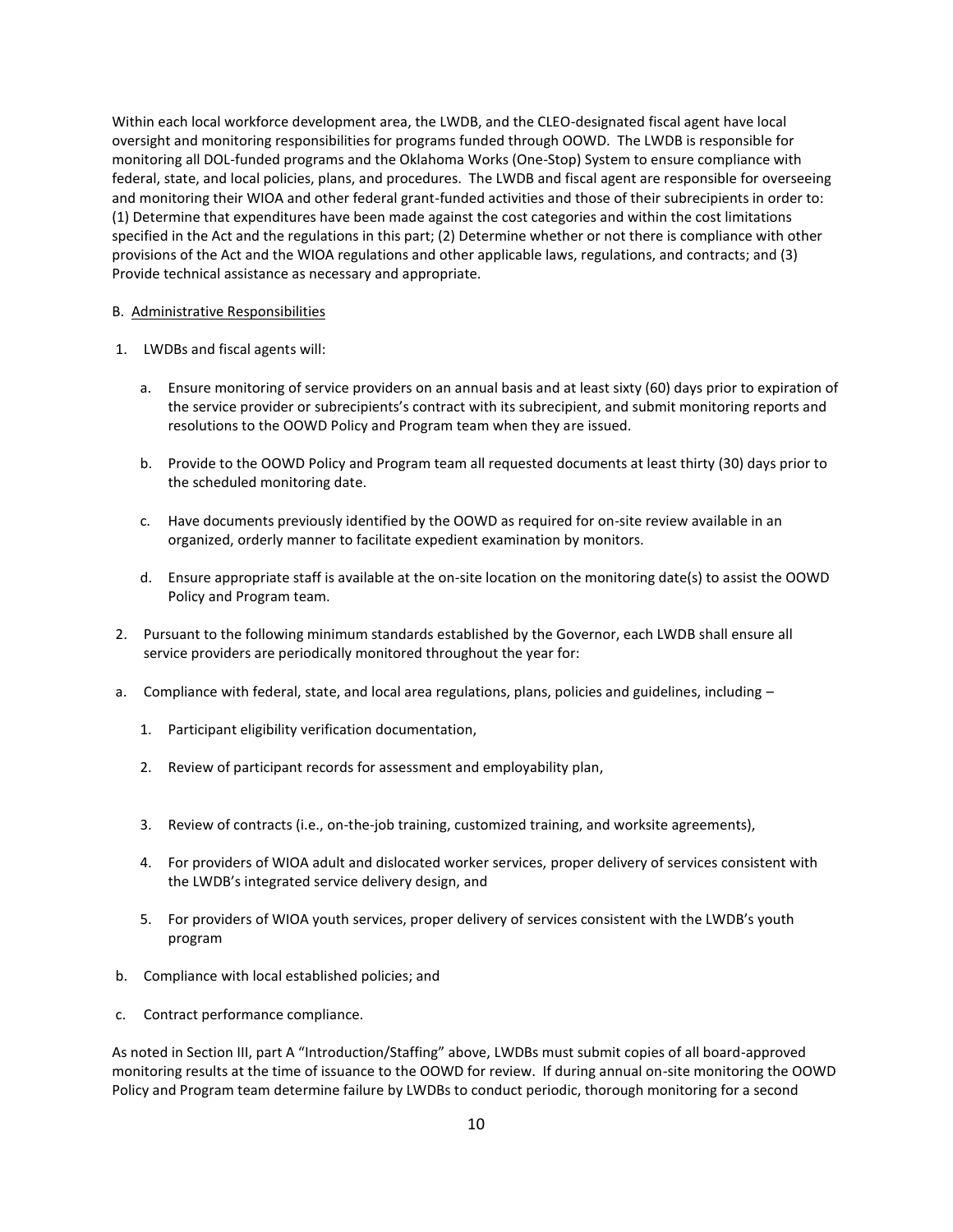consecutive year, the local area will be sanctioned in accordance with WIOA Sec. 184 to include, but not limited to, suspension of WIOA grant funds until such time as the OOWD Policy and Program team determine adequate LWDB compliance with board monitoring requirements and responsibilities.

- 3. Fiscal agents will prepare and submit to the OOWD Policy and Program team a listing of all contracts with periods of service and a plan of review no later than thirty (30) days after the beginning of each program year (i.e., July 1 – June 30). Pursuant to the following minimum standards established by the Governor, fiscal agents are also responsible for developing and enforcing specific policies, plans, and procedures which address the following:
	- a. Ensuring accountability for expenditures of funds in accordance with the Uniform Administrative Requirements, Cost Principles, and Audit Requirements for Federal Awards, Federal regulations, and State policies;
	- b. Preparing and administering contracts and ensuring contract compliance;
	- c. Responding to monitoring financial findings;
	- d. Maintaining proper accounting records and adequate documentation in accordance with uniform administrative requirements;
	- e. Preparing financial reports;
	- f. Providing technical assistance to subrecipients regarding fiscal issues;
	- g. Procuring contracts and/or obtaining written agreements;
	- h. Disbursing funds for salaries, contracts, wages, and vouchers;
	- i. Conducting continuous financial oversight and monitoring of the board staff and service providers for compliance with uniform administrative requirements and cost allowability principles provided in applicable Uniform Administrative Requirements, Cost Principles, and Audit Requirements for Federal Awards;
		- 1. Fiscal agents may accomplish these responsibilities through a process combining routine review of invoices prior to payment with federal grant funds and periodic on-site review of LWDB and service provider financial records. As noted in Section III, part A "Introduction/Staffing" above, fiscal agents must submit copies of all monitoring reports and resolutions to the OOWD Executive Director when they are issued.
	- j. Ensuring independent audits of all contracted entities receiving seven hundred fifty thousand dollars (\$750,000.00) or more in DOL grant funds (A non-Federal entity that expends \$750,000 or more during the non-Federal entity's fiscal year in Federal awards must have a single or programspecific audit conducted); and
	- k. Ensuring funds are being expended according to the LWDB-developed and CLEO approved budget

# **V. GOVERNOR'S INSTRUCTIONS TO LOCAL BOARDS AND FISCAL AGENTS ON OVERSIGHT AND MONITORING PROCEDURES**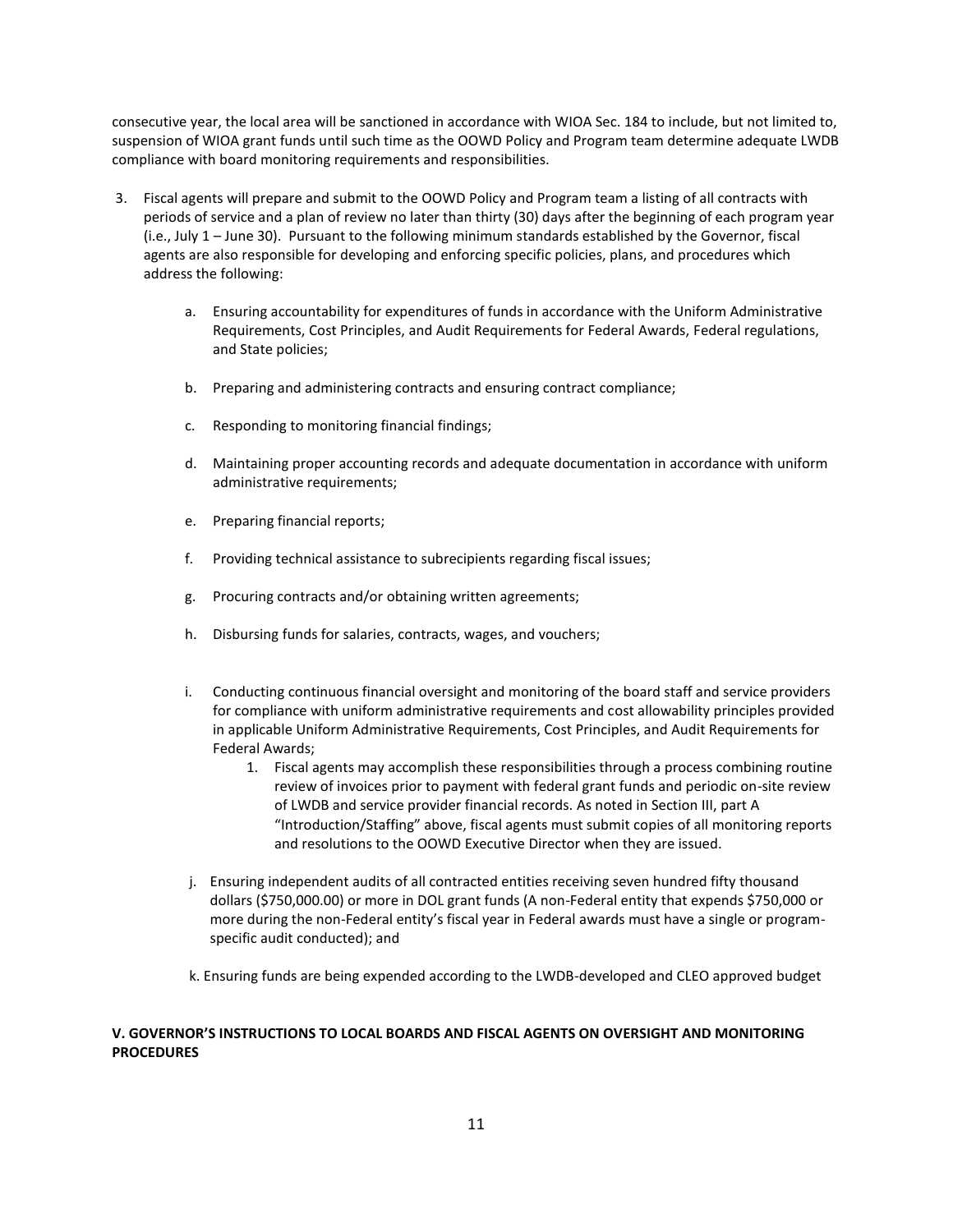These instructions establish guidelines for LWDBs and fiscal agents to develop their oversight and monitoring plans.

## 1. Written Policies and Procedures

As a part of their oversight or monitoring role, each LWDB and fiscal agent shall develop written policies and procedures for the monitoring of DOL-funded programs and delivery of integrated services to ensure compliance with federal, state, and local administrative and financial requirements, policies, and procedures, and to ensure performance goals are being achieved.

These specific monitoring policies and procedures may be consolidated into one single comprehensive document or may be separated into two documents which distinctly and separately address board and financial compliance requirements. Written policies and procedures shall describe, but are not limited to:

- a. The roles and functions of LWDBs, board staff, and fiscal agents in their oversight or monitoring processes;
- b. Who, by title, shall be responsible for the monitoring of each program activity;
- c. The types of reports which shall be prepared as a result of such monitoring;
- d. To whom reports will be distributed;
- e. The scope and frequency of monitoring efforts for each program activity consisting of:
	- 1. Monitoring activities by utilizing a monitoring document, desk reviews, on-site visits, telephone contacts and on-site visits resulting in a summarized written report;
	- 2. Conducting on-site reviews of policies, plans, and procedures governing all segments of their program activities and program operations at least once during the program year;
	- 3. Conducting pre-award financial review or on-site post-award monitoring of recipients that have little or no workforce program experience no later than one hundred twenty (120) days after the award of a contract;
	- 4. Monitoring each subrecipient providing services to participants for program accountability and to ensure contractors perform in accordance with the terms, conditions, and specifications of their contracts or purchase orders. Note: fiscal agents must monitor each subrecipient once annually, and no less than sixty (60) days prior to the expiration date of the contract;
	- 5. Reviewing a sample of participants' files to determine compliance with required federal, state, and local laws, policies, plans, and procedures
- f. The methods which shall be utilized for the monitoring of program activities;
- g. The methods which shall be utilized for procurement and financial monitoring;
- h. Who, by title, shall be responsible for ensuring corrective actions are taken when problems are found;
- i. The time-frame in terms of days or weeks for completion of corrective actions;
- j. Guidelines for follow-through monitoring when necessary to determine if corrective action has been completed; and
- k. An appeal process for disagreements.